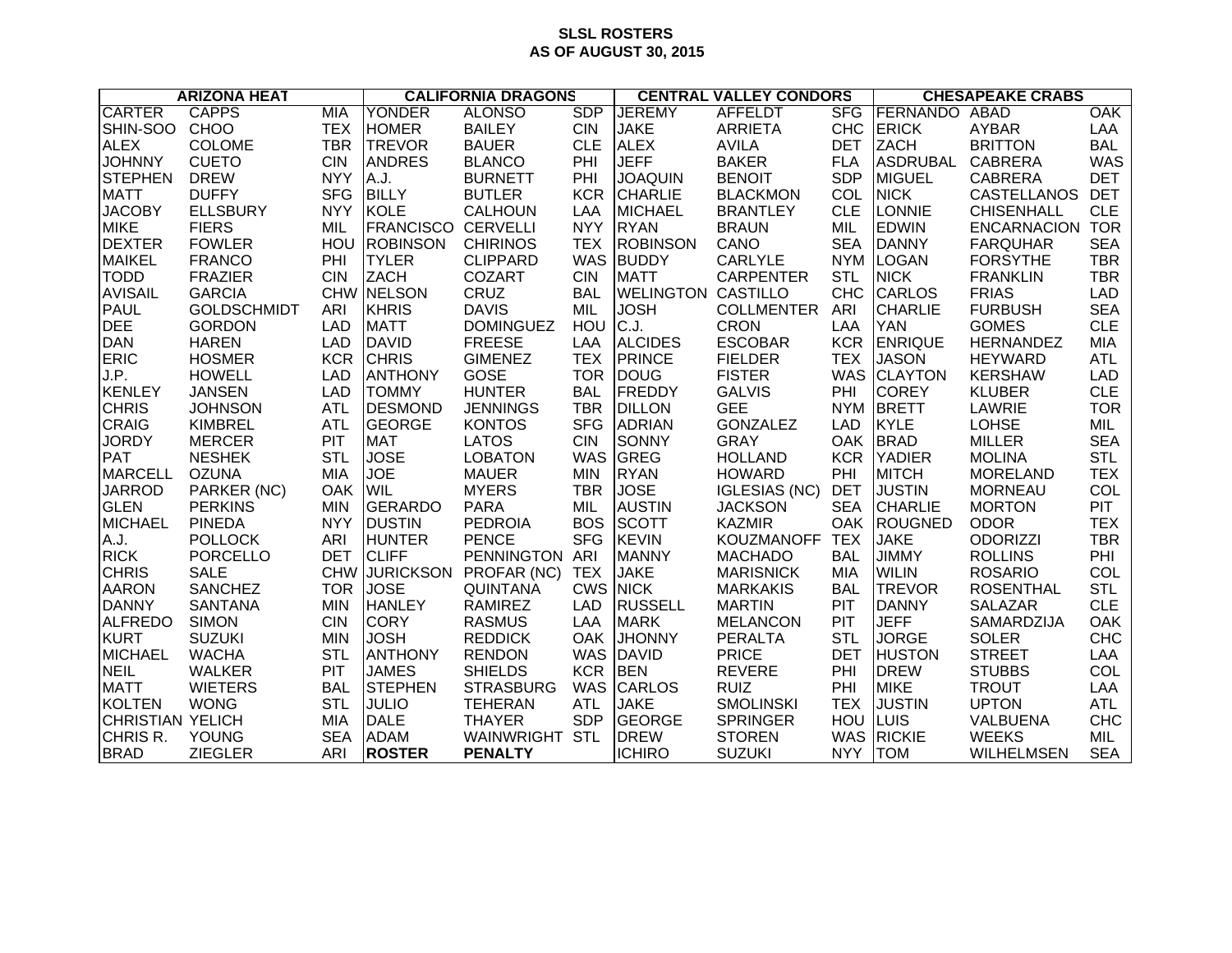## **SLSL ROSTERS AS OF AUGUST 30, 2015**

| <b>EMERALD CITY OSPREY</b> |                    | <b>GALAPAGOS TORTOISES</b> |                     |                  | <b>JACKSON HOLE GUIDES</b> |                     |                   | <b>MALIBU WAVE</b> |                          |                    |            |
|----------------------------|--------------------|----------------------------|---------------------|------------------|----------------------------|---------------------|-------------------|--------------------|--------------------------|--------------------|------------|
| <b>JOSE</b>                | <b>ALTUVE</b>      | <b>HOU</b>                 | <b>DUSTIN</b>       | <b>ACKLEY</b>    | <b>SEA</b>                 | <b>CHASE</b>        | <b>ANDERSON</b>   | <b>ARI</b>         | KYLE                     | <b>BLANKS</b>      | <b>OAK</b> |
| HENDERSON ALVAREZ          |                    | MIA                        | ARISMENDY ALCANTARA |                  | <b>CHC</b>                 | NORICHIKA AOKI (NC) |                   | <b>KCR</b>         | <b>MIKE</b>              | <b>BOLSINGER</b>   | <b>LAD</b> |
| PEDRO                      | <b>ALVAREZ</b>     | <b>PIT</b>                 | <b>OSWALDO</b>      | <b>ARCIA</b>     | <b>MIN</b>                 | <b>BRANDON</b>      | <b>BELT</b>       | <b>SFG</b>         | <b>JAY</b>               | <b>BRUCE</b>       | <b>CIN</b> |
| <b>JAVIER</b>              | <b>BAEZ</b>        | <b>CHC</b>                 | <b>MOOKIE</b>       | <b>BETTS</b>     | <b>BOS</b>                 | <b>CLAY</b>         | <b>BUCHHOLZ</b>   | <b>BOS</b>         | <b>AROLDIS</b>           | <b>CHAPMAN</b>     | <b>CIN</b> |
| <b>ADRIAN</b>              | <b>BELTRE</b>      | <b>TEX</b>                 | <b>BRAD</b>         | <b>BOXBERGER</b> | <b>TBR</b>                 | <b>STARLIN</b>      | <b>CASTRO</b>     | <b>CHC</b>         | <b>COCO</b>              | <b>CRISP</b>       | OAK        |
| <b>GREGOR</b>              | <b>BLANCO</b>      | <b>SFG</b>                 | <b>RUSNEY</b>       | <b>CASTILLO</b>  | <b>BOS</b>                 | <b>HANK</b>         | <b>CONGER</b>     | LAA                | <b>ODRISAMER</b>         | <b>DESPAIGNE</b>   | <b>SDP</b> |
| <b>JACKIE</b>              | <b>BRADLEY JR.</b> | <b>BOS</b>                 | <b>ALEX</b>         | <b>COBB</b>      | <b>TBR</b>                 | <b>JOSH</b>         | <b>DONALDSON</b>  | <b>OAK</b>         | <b>DEREK</b>             | <b>DIETRICH</b>    | <b>MIA</b> |
| <b>CHRIS</b>               | <b>CARTER</b>      | HOU                        | <b>WADE</b>         | <b>DAVIS</b>     | <b>KCR</b>                 | <b>MARCO</b>        | <b>ESTRADA</b>    | MIL                | <b>LUCAS</b>             | <b>DUDA</b>        | <b>NYM</b> |
| ANDREW                     | <b>CASHNER</b>     | <b>SDP</b>                 | <b>IAN</b>          | <b>DESMOND</b>   | <b>WAS</b>                 | <b>JOSE</b>         | <b>FERNANDEZ</b>  | <b>MIA</b>         | RANDAL                   | <b>GRICHUK</b>     | <b>STL</b> |
| <b>BRANDON</b>             | <b>CRAWFORD</b>    | <b>SFG</b>                 | <b>EDUARDO</b>      | <b>ESCOBAR</b>   | <b>MIN</b>                 | <b>CARLOS</b>       | <b>GONZALEZ</b>   | COL                | <b>MARWIN</b>            | <b>GONZALEZ</b>    | HOU        |
| YU                         | <b>DARVISH</b>     | <b>TEX</b>                 | <b>JAIME</b>        | <b>GARCIA</b>    | <b>STL</b>                 | <b>ALEX</b>         | <b>GORDON</b>     | <b>KCR</b>         | <b>ZACK</b>              | <b>GREINKE</b>     | LAA        |
| <b>CHRIS</b>               | <b>DAVIS</b>       | <b>BAL</b>                 | <b>MATT</b>         | <b>GARZA</b>     | MIL                        | <b>LUKE</b>         | <b>GREGERSON</b>  | <b>SDP</b>         | <b>COLE</b>              | <b>HAMELS</b>      | PHI        |
| <b>COREY</b>               | <b>DICKERSON</b>   | COL                        | <b>KEVIN</b>        | <b>GAUSMAN</b>   | <b>BAL</b>                 | <b>JUSTIN</b>       | <b>GRIMM</b>      | <b>CHC</b>         | <b>ADEINY</b>            | <b>HECHEVARRIA</b> | <b>MIA</b> |
| <b>DANNY</b>               | <b>ESPINOSA</b>    | <b>WAS</b>                 | YASMANI             | <b>GRANDAL</b>   | <b>SDP</b>                 | <b>BRYCE</b>        | <b>HARPER</b>     | <b>WAS</b>         | <b>KELVIN</b>            | <b>HERRERA</b>     | <b>KCR</b> |
| <b>CASEY</b>               | <b>FIEN</b>        | <b>MIN</b>                 | <b>CHASE</b>        | <b>HEADLEY</b>   | <b>NYY</b>                 | <b>AARON</b>        | <b>HILL</b>       | ARI                | <b>AARON</b>             | <b>HICKS</b>       | <b>MIN</b> |
| <b>BRETT</b>               | <b>GARDNER</b>     | <b>NYY</b>                 | <b>KYLE</b>         | <b>HENDRICKS</b> | <b>CHC</b>                 | <b>DREW</b>         | <b>HUTCHISON</b>  | <b>TOR</b>         | <b>BROCK</b>             | <b>HOLT</b>        | <b>BOS</b> |
| <b>EVAN</b>                | <b>GATTIS</b>      | <b>ATL</b>                 | <b>DILSON</b>       | <b>HERRERA</b>   | <b>NYM</b>                 | <b>ENDER</b>        | <b>INCIARTE</b>   | ARI                | <b>HOWIE</b>             | <b>KENDRICK</b>    | LAA        |
| <b>JOSH</b>                | <b>HAMILTON</b>    | LAA                        | <b>ADAM</b>         | <b>JONES</b>     | <b>BAL</b>                 | <b>DALLAS</b>       | <b>KEUCHEL</b>    | HOU                | <b>IAN</b>               | <b>KENNEDY</b>     | <b>SDP</b> |
| <b>JOHN</b>                | <b>JASO</b>        | <b>OAK</b>                 | <b>JAKE</b>         | <b>LAMB</b>      | ARI                        | <b>JASON</b>        | <b>KIPNIS</b>     | <b>CLE</b>         | <b>JONATHAN</b>          | <b>LUCROY</b>      | MIL        |
| <b>ADAM</b>                | <b>LAROCHE</b>     | <b>WAS</b>                 | <b>JON</b>          | <b>LESTER</b>    | <b>OAK</b>                 | <b>JUAN</b>         | <b>LAGARES</b>    | <b>NYM</b>         | <b>ILEONYS</b>           | <b>MARTIN</b>      | <b>TEX</b> |
| <b>MICHAEL</b>             | <b>MCKENRY</b>     | COL                        | <b>JED</b>          | <b>LOWRIE</b>    | <b>OAK</b>                 | <b>MIKE</b>         | <b>LEAKE</b>      | <b>CIN</b>         | <b>NICK</b>              | <b>MARTINEZ</b>    | <b>TEX</b> |
| <b>KENDRYS</b>             | <b>MORALES</b>     | <b>SEA</b>                 | <b>COLLIN</b>       | <b>MCHUGH</b>    | HOU                        | <b>EVAN</b>         | <b>LONGORIA</b>   | <b>TBR</b>         | <b>VICTOR</b>            | <b>MARTINEZ</b>    | <b>DET</b> |
| <b>MIKE</b>                | <b>NAPOLI</b>      | <b>BOS</b>                 | <b>ANDREW</b>       | <b>MILLER</b>    | <b>BAL</b>                 | <b>DEVIN</b>        | <b>MESORACO</b>   | <b>CIN</b>         | ANDREW                   | <b>MCCUTCHEN</b>   | <b>PIT</b> |
| <b>DAN</b>                 | <b>OTERO</b>       | <b>OAK</b>                 | <b>DEREK</b>        | <b>NORRIS</b>    | <b>OAK</b>                 | <b>SHELBY</b>       | <b>MILLER</b>     | <b>STL</b>         | <b>CASEY</b>             | <b>MCGEHEE</b>     | <b>MIA</b> |
| <b>CHRIS</b>               | <b>OWINGS</b>      | ARI                        | <b>JOC</b>          | <b>PEDERSON</b>  | <b>LAD</b>                 | <b>FRANKLIN</b>     | <b>MORALES</b>    | COL                | <b>BRANDON</b>           | <b>MOSS</b>        | OAK        |
| <b>JOE</b>                 | <b>PANIK</b>       | <b>SFG</b>                 | <b>BUSTER</b>       | <b>POSEY</b>     | <b>SFG</b>                 | <b>JACE</b>         | <b>PETERSON</b>   | <b>SDP</b>         | <b>MIKE</b>              | <b>MOUSTAKAS</b>   | <b>KCR</b> |
| <b>WILY</b>                | <b>PERALTA</b>     | MIL                        | <b>ALEXEI</b>       | <b>RAMIREZ</b>   | <b>CWS</b>                 | <b>DALTON</b>       | <b>POMPEY</b>     | <b>TOR</b>         | <b>CHRIS</b>             | <b>PARMELEE</b>    | <b>BAL</b> |
| <b>SALVADOR</b>            | PEREZ              | <b>KCR</b>                 | <b>ARAMIS</b>       | <b>RAMIREZ</b>   | MIL                        | <b>ALBERT</b>       | <b>PUJOLS</b>     | LAA                | <b>BRAYAN</b>            | <b>PENA</b>        | <b>DET</b> |
| <b>TANNER</b>              | <b>ROARK</b>       | <b>WAS</b>                 | A.J.                | <b>RAMOS</b>     | MIA                        | <b>JOSE</b>         | <b>RAMIREZ</b>    | <b>CLE</b>         | A.J.                     | <b>PIERZYNSKI</b>  | <b>CWS</b> |
| <b>HECTOR</b>              | <b>RONDON</b>      | <b>CHC</b>                 | GARRETT             | <b>RICHARDS</b>  | LAA                        | <b>COLBY</b>        | <b>RASMUS</b>     | <b>TOR</b>         | GREGORY                  | <b>POLANCO</b>     | <b>PIT</b> |
| <b>PABLO</b>               | SANDOVAL           | <b>SFG</b>                 | <b>ANTHONY</b>      | <b>RIZZO</b>     | <b>CHC</b>                 | <b>DARIN</b>        | <b>RUF</b>        | PHI                | <b>ZACH</b>              | <b>PUTNAM</b>      | <b>CWS</b> |
| <b>JON</b>                 | <b>SINGLETON</b>   | HOU                        | <b>JUSTIN</b>       | <b>RUGGIANO</b>  | <b>CHC</b>                 | <b>CAMERON</b>      | <b>RUPP</b>       | PHI                | <b>KEVIN</b>             | <b>QUACKENBUSH</b> | <b>SDP</b> |
| <b>JOAKIM</b>              | <b>SORIA</b>       | <b>DET</b>                 | <b>HECTOR</b>       | <b>SANTIAGO</b>  | LAA                        | <b>JEAN</b>         | <b>SEGURA</b>     | MIL                | <b>WILSON</b>            | <b>RAMOS</b>       | <b>WAS</b> |
| PEDRO                      | <b>STROP</b>       | <b>CHC</b>                 | <b>MICHAEL</b>      | <b>SAUNDERS</b>  | <b>SEA</b>                 | <b>DREW</b>         | <b>SMYLY</b>      | <b>DET</b>         | HYUN-JIN                 | <b>RYU</b>         | <b>LAD</b> |
| <b>ANTHONY</b>             | VARVARO            | <b>ATL</b>                 | <b>KYLE</b>         | <b>SEAGER</b>    | <b>SEA</b>                 | <b>HUNTER</b>       | <b>STRICKLAND</b> | <b>SFG</b>         | <b>ANDRELTON SIMMONS</b> |                    | <b>ATL</b> |
| <b>JUSTIN</b>              | VERLANDER          | <b>DET</b>                 | <b>DENARD</b>       | <b>SPAN</b>      | <b>WAS</b>                 | <b>TAIJUAN</b>      | <b>WALKER</b>     | <b>SEA</b>         | <b>MICHAEL</b>           | <b>TAYLOR</b>      | <b>WAS</b> |
| <b>EDINSON</b>             | <b>VOLQUEZ</b>     | <b>PIT</b>                 | <b>GIANCARLO</b>    | <b>STANTON</b>   | <b>MIA</b>                 | <b>ZACK</b>         | <b>WHEELER</b>    | <b>NYM</b>         | <b>MARK</b>              | <b>TRUMBO</b>      | LAA        |
| <b>JORDAN</b>              | <b>WALDEN</b>      | <b>ATL</b>                 | <b>KENNYS</b>       | <b>VARGAS</b>    | <b>MIN</b>                 | <b>ALEX</b>         | <b>WILSON</b>     | <b>BOS</b>         | <b>ZACH</b>              | <b>WALTERS</b>     | <b>CLE</b> |
| <b>JAYSON</b>              | <b>WERTH</b>       | <b>WAS</b>                 | <b>JORDAN</b>       | ZIMMERMANN       | <b>WAS</b>                 | CHRIS B.            | <b>YOUNG</b>      | <b>NYY</b>         | <b>ADAM</b>              | <b>WARREN</b>      | <b>NYY</b> |
| <b>ALEX</b>                | <b>WOOD</b>        | ATL                        | <b>BEN</b>          | <b>ZOBRIST</b>   | <b>TBR</b>                 | <b>MIKE</b>         | <b>ZUNINO</b>     | <b>SEA</b>         | <b>RYAN</b>              | ZIMMERMAN          | <b>WAS</b> |